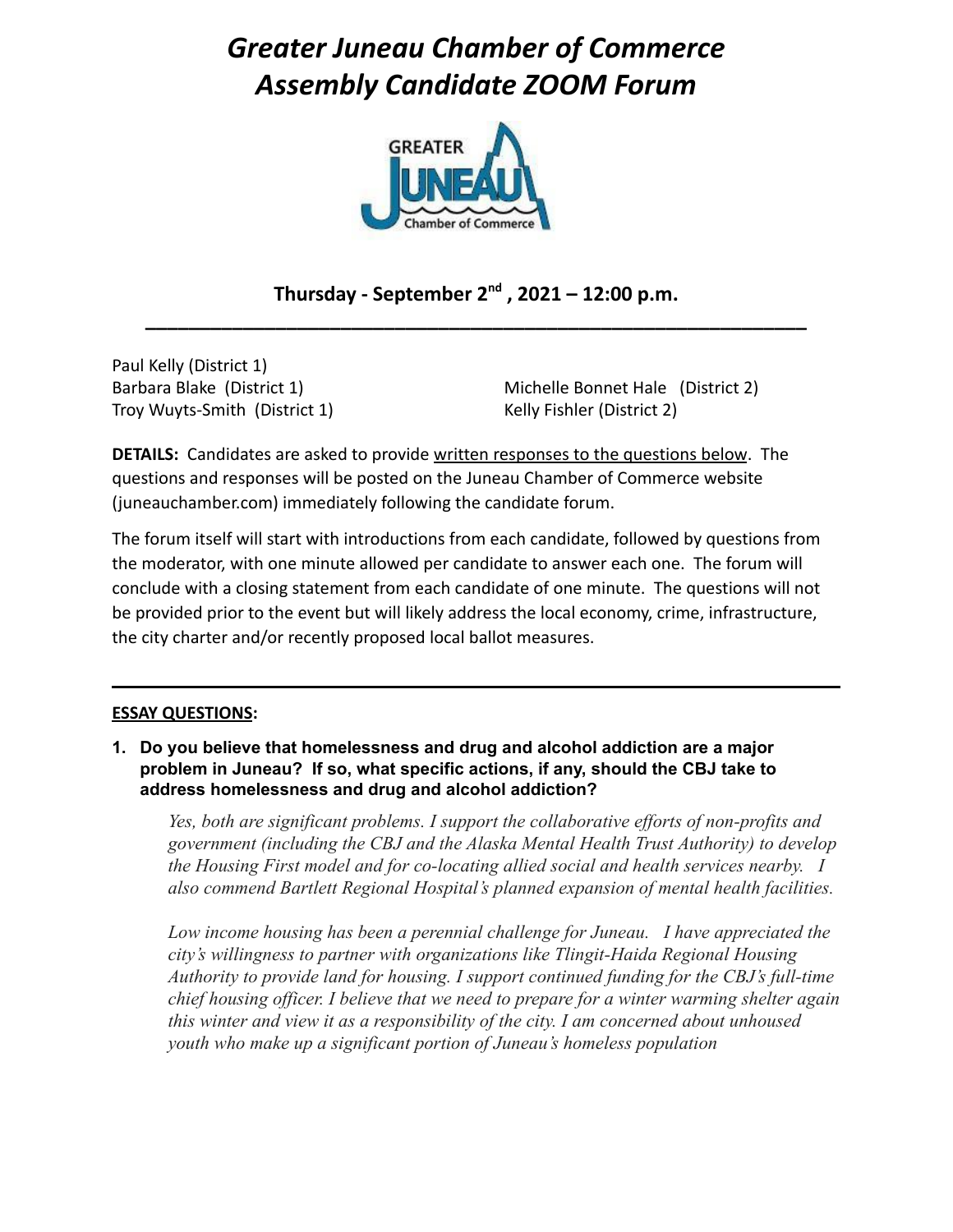#### **2. Should the CBJ encourage the development of more senior care facilities in Juneau? If so, what specifically should the CBJ do to encourage their development?**

*Juneau's senior population continues to grow in both absolute numbers and as a percentage of the overall population. Our seniors are major contributors, economically, socially and culturally, and we should encourage development of a range of resident options that will lead them to remain in the community. For that reason I support the development of more senior care facilities in Juneau. We must support our elders. We also must recognize that Juneau is a hub community in Southeast Alaska that provides access to medical care not available in many nearby towns and villages. I believe we must be leaders in Southeast to provide safe and affordable housing for seniors.*

*The CBJ can be a catalyst in supporting projects, as it did with Trillium Landing. Key to providing the range of options is partnerships with others like the regional housing authority and constantly monitoring for opportunities to access federal, state, or tribal dollars.*

## **3. What are the top three critical capital projects that the CBJ should fund or actively support?**

*Dock electrification: Juneau is an incredible tourist destination. Visitors from all over the world come to Alaska to breathe our clean air; view our mountains, glaciers, and wildlife; and to experience a different way of life. In addition, travelers from all over the world come via cruise ship to view one of the "most [beautiful and accessible glaciers in](https://www.traveljuneau.com/things-to-do/glacier-sightseeing/mendenhall-glacier/) [North America."](https://www.traveljuneau.com/things-to-do/glacier-sightseeing/mendenhall-glacier/) While I'm grateful for the influx of tourists to our community and resulting influx of dollars and jobs, I feel frustrated that the means of transit for many of those tourists relies on fossil fuels. While tourists are here in Juneau, learning about our shrinking glaciers and climate change at the Mendenhall Glacier Visitor Center, cruise ships are idling, spewing emissions and polluting air when in port. Our community - like many communities in Alaska - is experiencing the effects of climate change. I support dock electrification, so that cruise ships could plug in while in port and reduce pollution. As a member of the City and Borough Assembly, I would support the building of an additional dam to allow for dock electrification.*

*Centennial Hall Renovations/Capital Civic Center: Juneau is a hub community in Southeast, and needs a high-quality facility to host events and attract visitors from around the state and region, while also providing a gathering place for major events that are a regular part of Juneau's calendar. I salute the Chamber's efforts to push for a modern convention center and culture center that will serve the community for decades to come.*

*North Douglas Second Crossing: I believe that one of the main issues driving the lack of affordable housing in Juneau is the limited amount of borough land available for development. By working with the State to develop a North Douglas crossing, the City and Borough of Juneau would essentially make land in West Juneau more accessible and*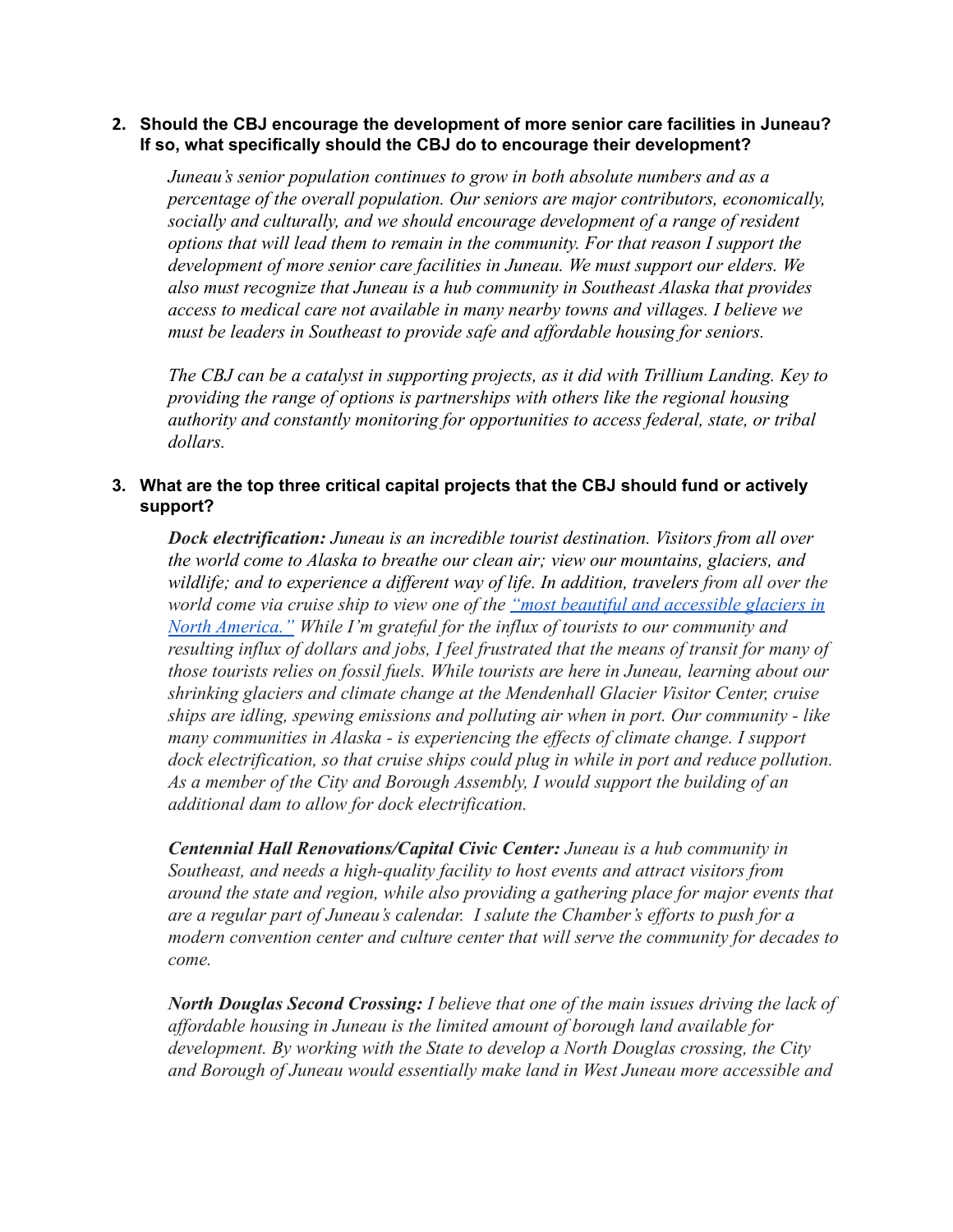*available to developers. This would be a benefit to the community at large because it could take some of the pressure off of the limited housing market.*

*Recent news about testing the stability of the Salmon Creek dam against a possible catastrophic event also highlights the fact that there is but a single access route between Downtown Juneau/Douglas and the Valley and, separately, between Douglas and all other points in the area. An additional crossing would address that vulnerability.*

### 4. **The issues related to the loss of the 2020 and most of 2021 cruise ship industry have caused significant harm to businesses and the families and workers that depend on them. What role do you believe CBJ should take in supporting these businesses and their recovery?**

*The tourism industry in Juneau brings significant funds and jobs to our community, and the pandemic has been hard for those businesses that are largely dependent upon cruise ship tourism. A dramatically reduced cruise ship season has provided only partial relief for businesses that have had to endure more than a year without outside revenue and who are now facing another 8-9 months before the return of a more "normal" season. I would encourage the mayor to reinstitute the Economic Stabilization Task Force and evaluate the status of funds made available to the state and local governments under the CARES Act and subsequent federal legislation to look at re-instituting relief programs for businesses in distress*

## 5. **Do you believe that mining is an important part of our local economy and jobs? If so, what specifically should the CBJ do, if anything, to encourage, maintain, and grow a strong mining sector?**

*Mining has been an integral part of Juneau's development since its inception and is a driver of its future. Greens Creek and Echo Bay Mining are two of Juneau's largest employers and our largest taxpayers. Aside from streamlined permitting of mining activity in Juneau—held to the highest environmental standards—the CBJ can best grow the industry through adequate infrastructure, providing career paths in secondary education and promoting UAS as a center for mining training.*

#### **6. Do you think the current landfill approach to disposing of the community's trash is the right approach? If not, what other approach would you actively promote as a member of the Assembly?**

*The city has undertaken studies in the past to deal with longer term waste management. Its diversion of hazardous waste and abandoned vehicles have been very successful programs. Waste Management and Capital Disposal have offered curbside recycling and sent that waste stream south. They have invested heavily to mitigate sight and smell issues. While Juneau needs to identify a long-term alternative site, it is in Juneau's financial interest to take whatever steps it can to prolong the useful life of our current landfill. One obvious step is to bar cruise ships from offloading their waste streams into the landfill.*